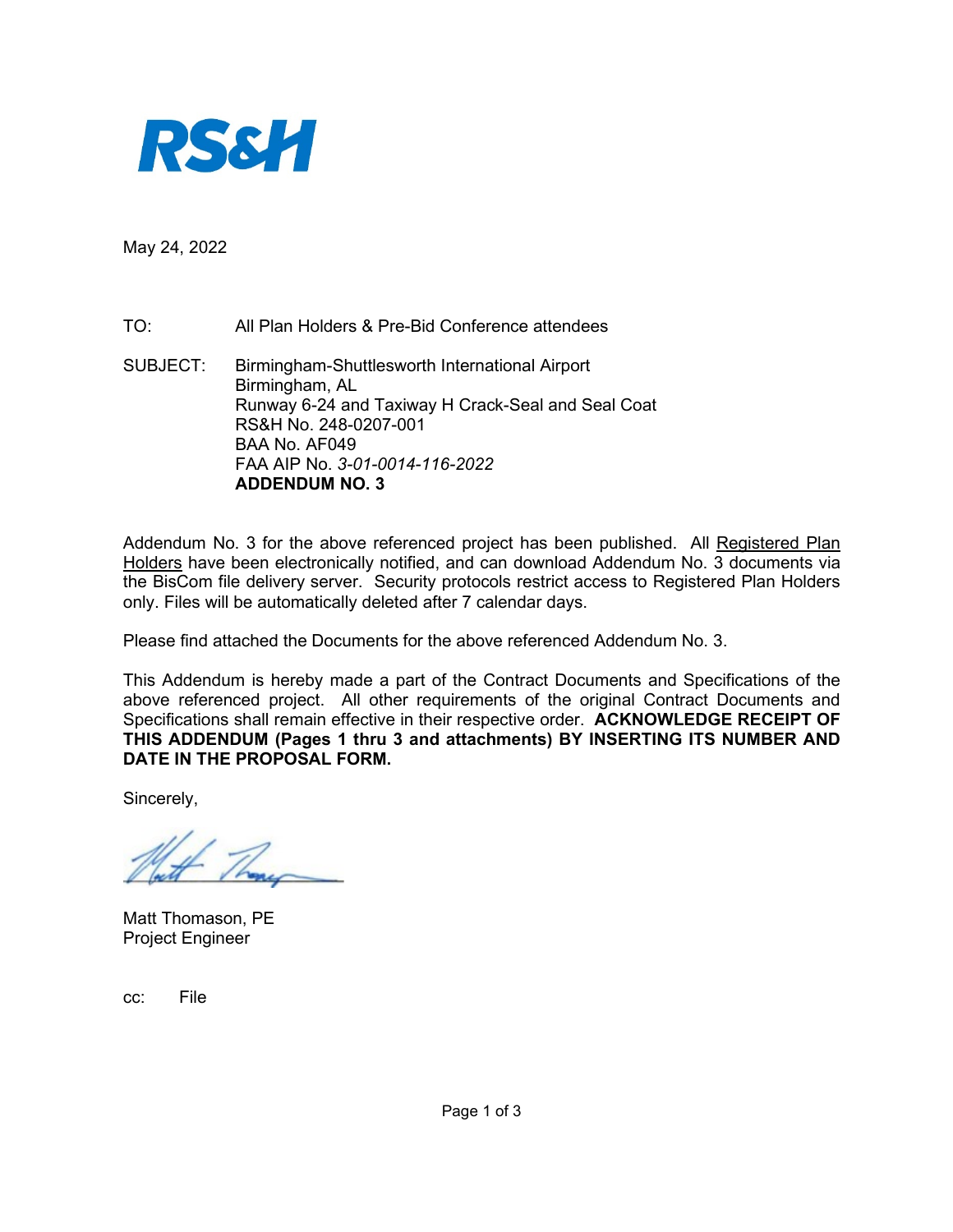# **BIRMINGHAM-SHUTTLESWORTH INTERNATIONAL AIRPORT**

**Birmingham, AL** 

# **ADDENDUM NO. 3**

For

# **RUNWAY 6-24 AND TAXIWAY H CRACK-SEAL AND SEAL COAT**

RS&H No. 248-0207-001 BAA No. AF049 FAA AIP No. *3-01-0014-116-2022*



RS&H Alabama, Inc. Mobile, AL

May 24, 2022